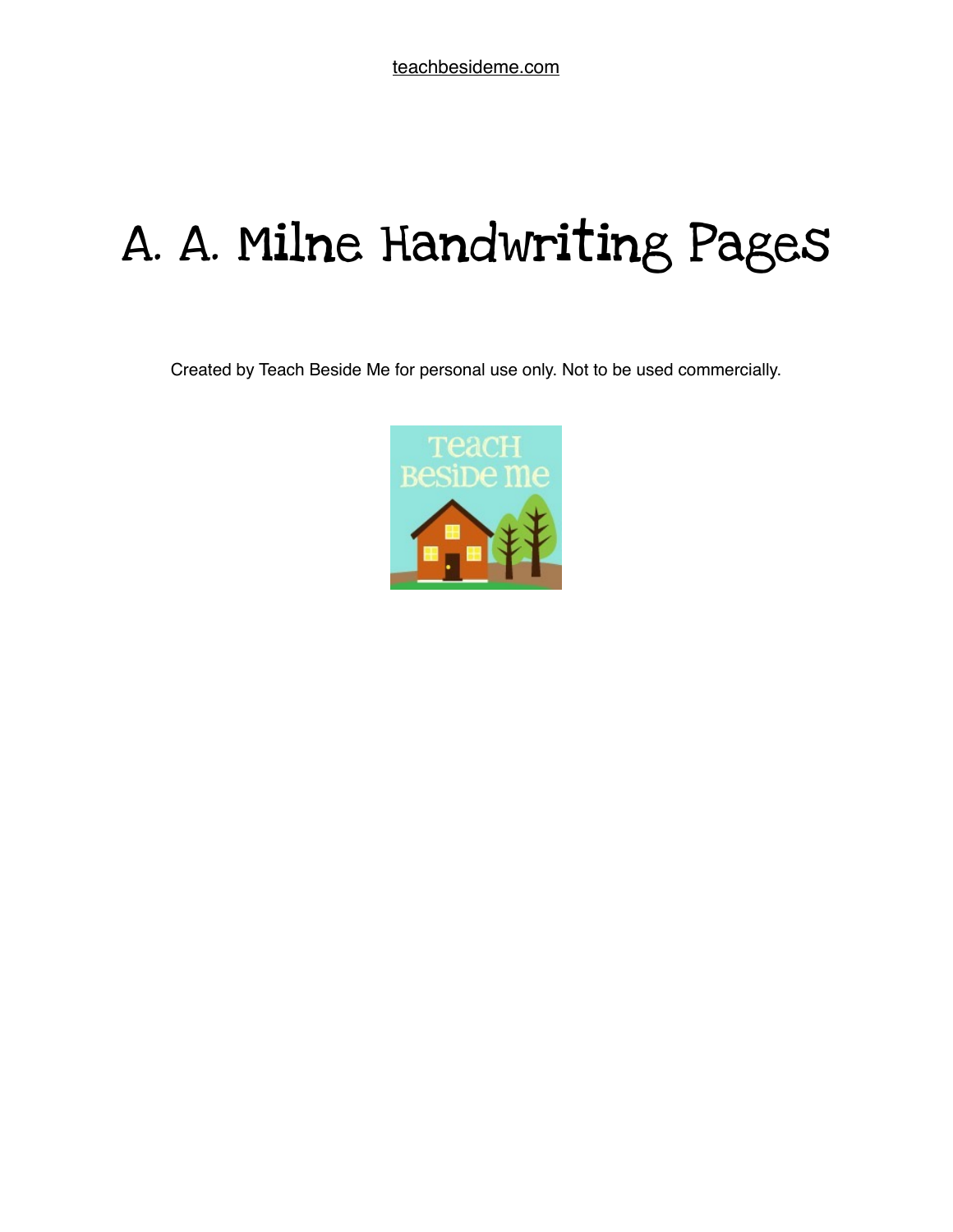### **Politeness**

If people ask me, I always tell them: "Quite well, thank you, I'm very glad to say." If people ask me, I always answer, "Quite well, thank you, how are you today?" I always answer, I always tell them, If they ask me Politely. . . . BUT SOMETIMES I wish that they wouldn't.



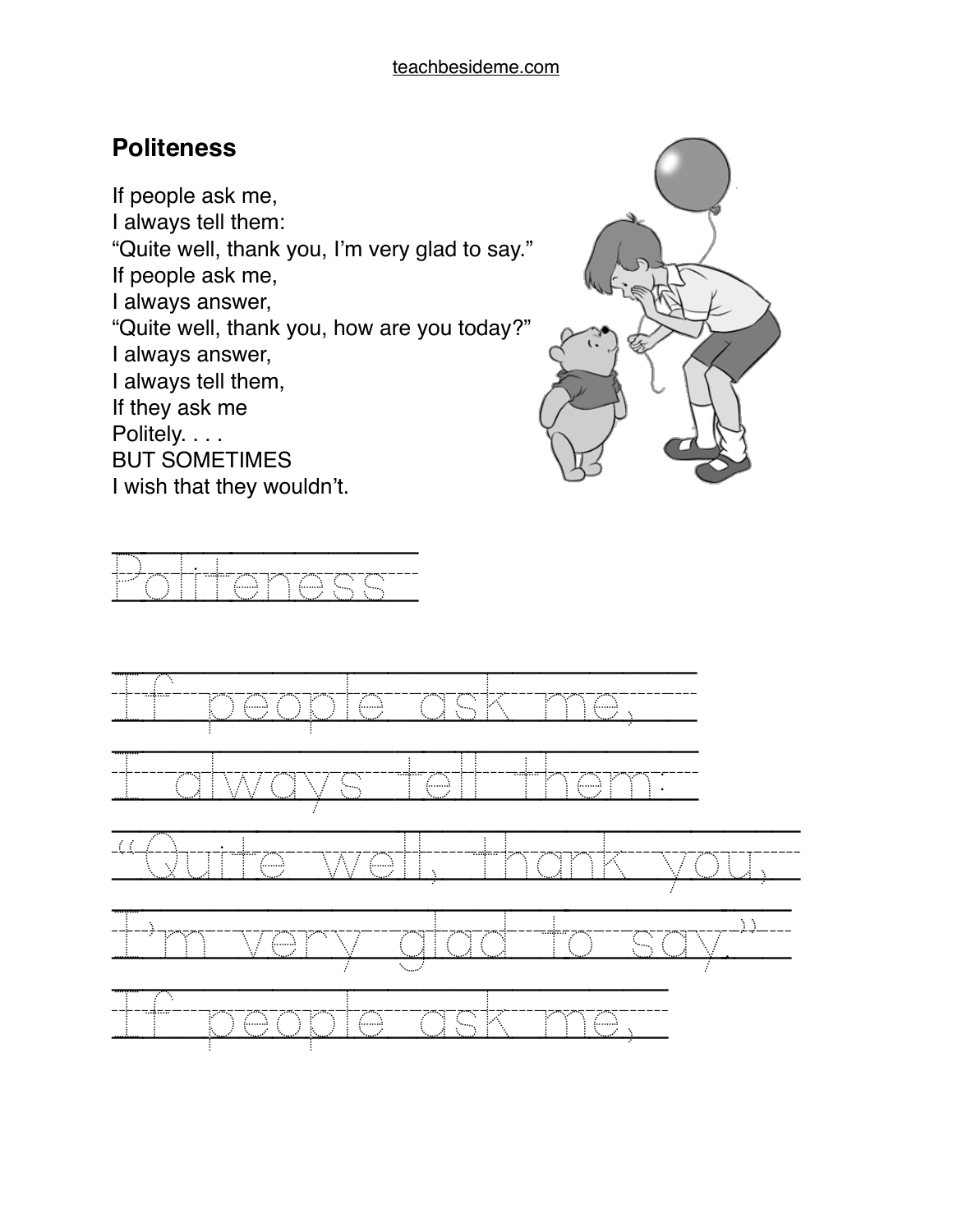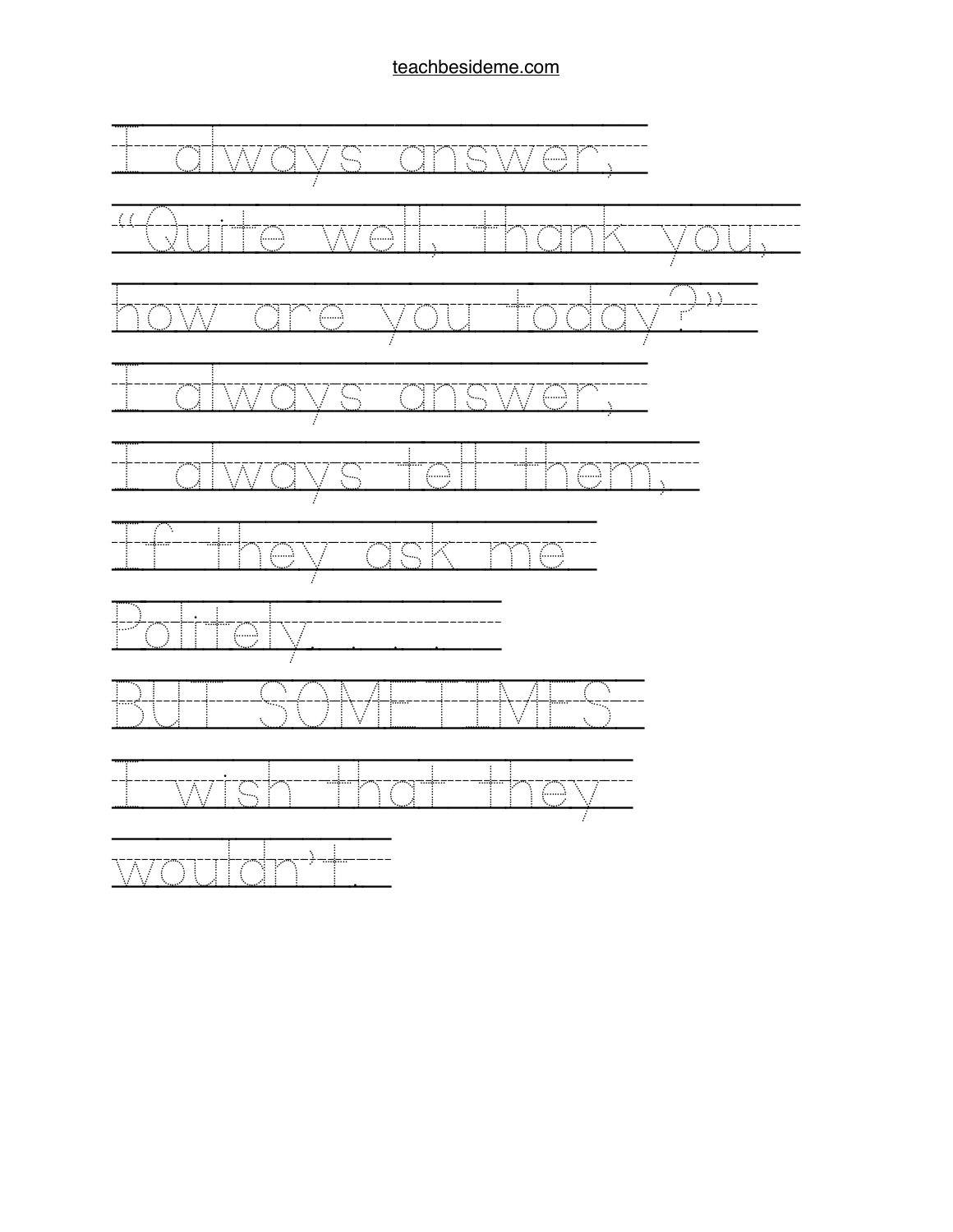## **Hoppity**

Christopher Robin goes Hoppity, hoppity, hopitty, hoppity, hop. Whenever I tell him Politely to stop it, he Says he can't possibly stop. If he stopped hopping, he couldn't go anywhere, Poor little Christopher Couldn't go anywhere . . . That's why he always goes Hoppity, Hoppity, Hoppitty, Hoppitty, Hop.





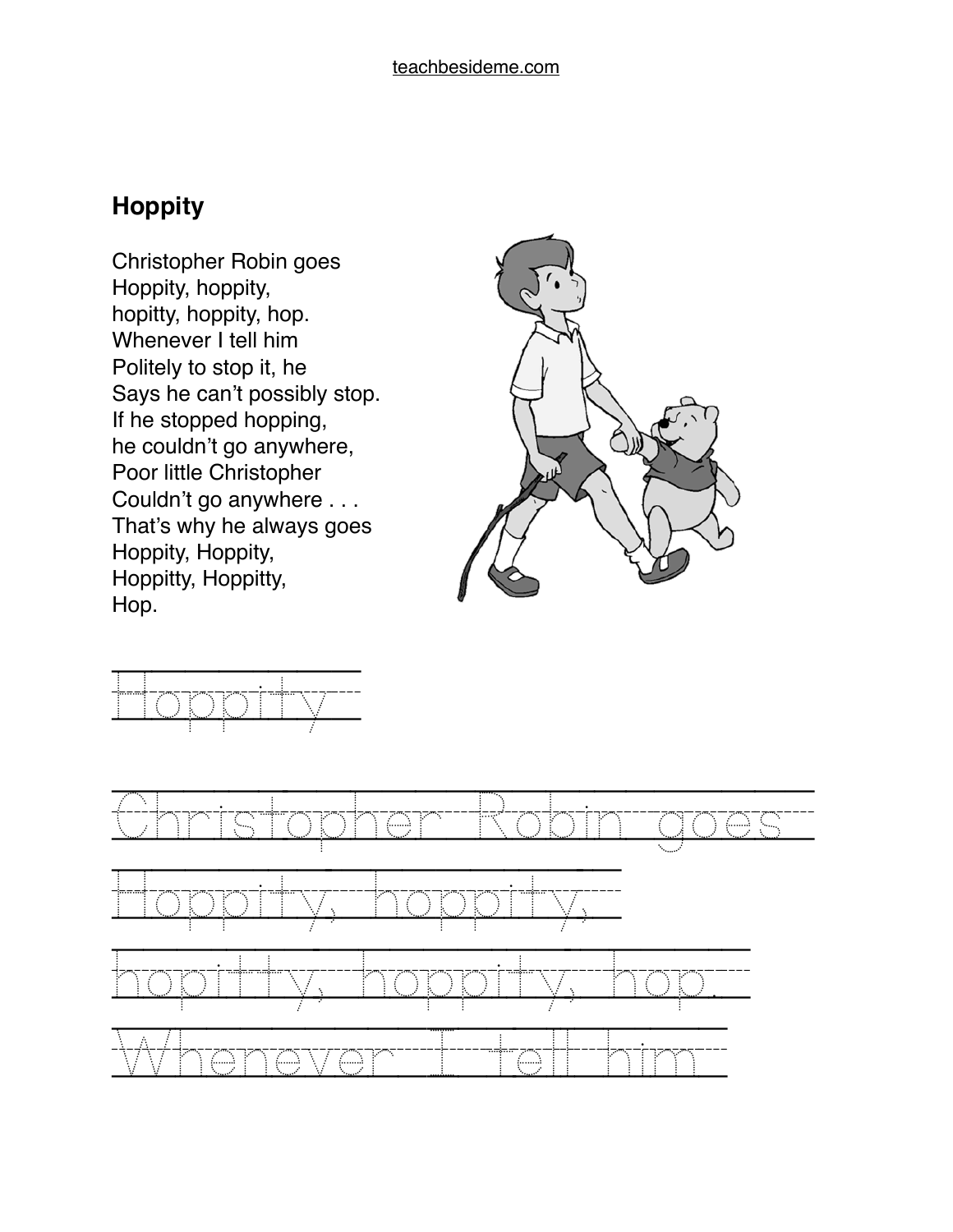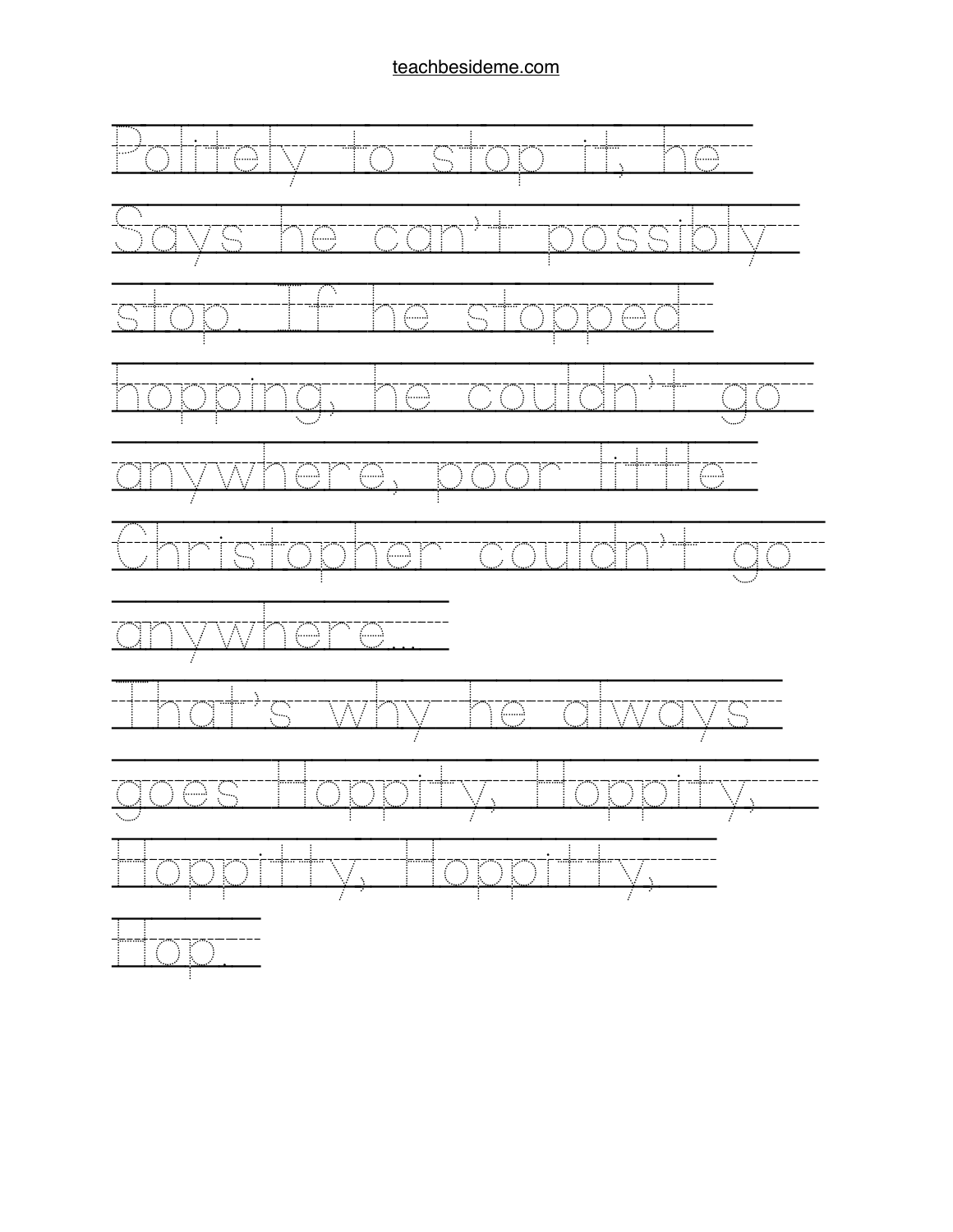## **If I Were King**

I often wish I were a king, And then I could do anything If only I were King of Spain, I'd take my hat off in the rain. If only I Were King of France, I wouldn't brush my hair for aunts. I think, if I were King of Greece, I'd push things off the mantelpiece. If I were King of Norway, I'd ask an elephant to stay. If I were King of Babylon, I'd leave my button gloves undone. If I were King of Timbuctoo, I'd think of lovely things to do. If I were King of anything, I'd tell the soldiers, "I'm the King!"





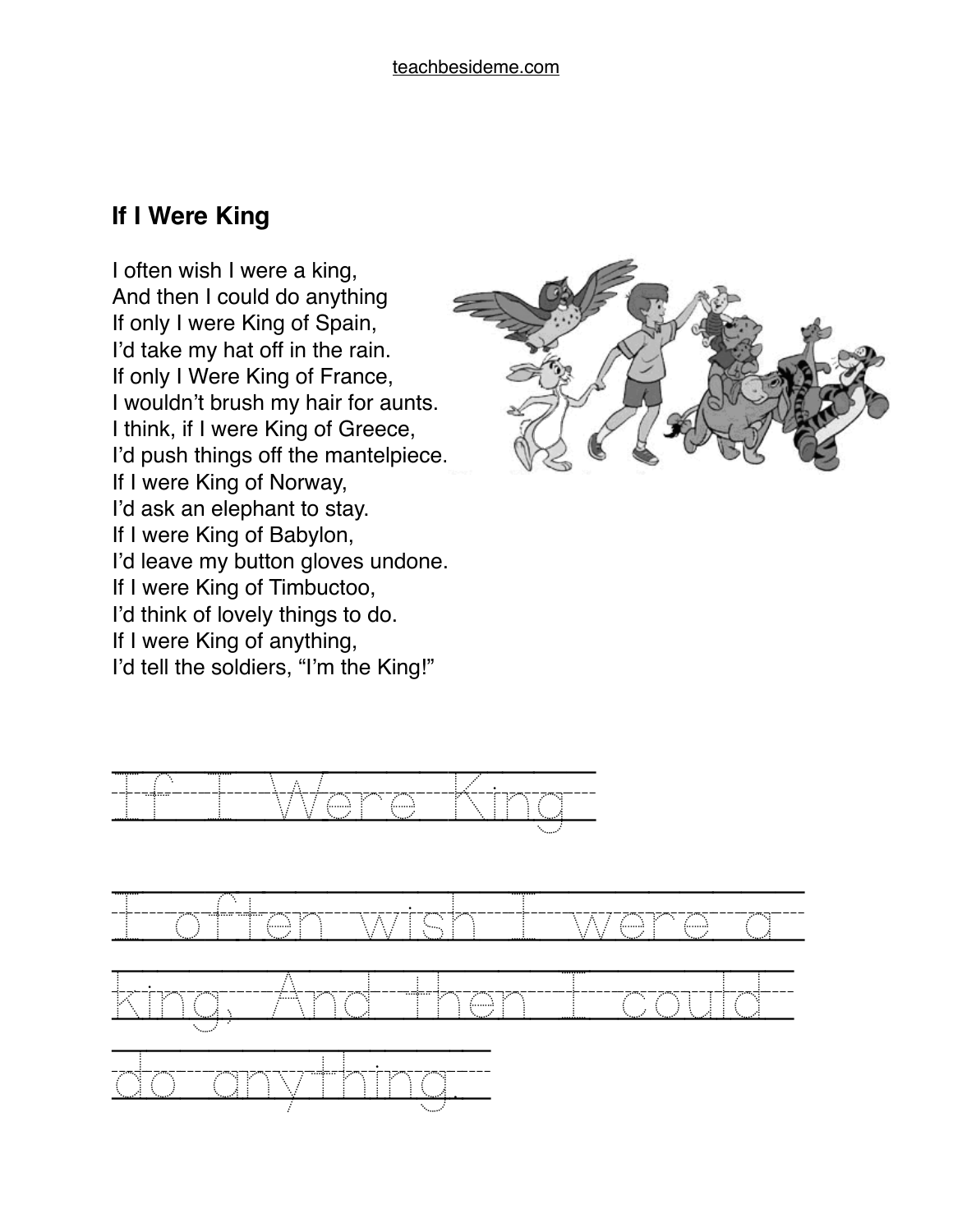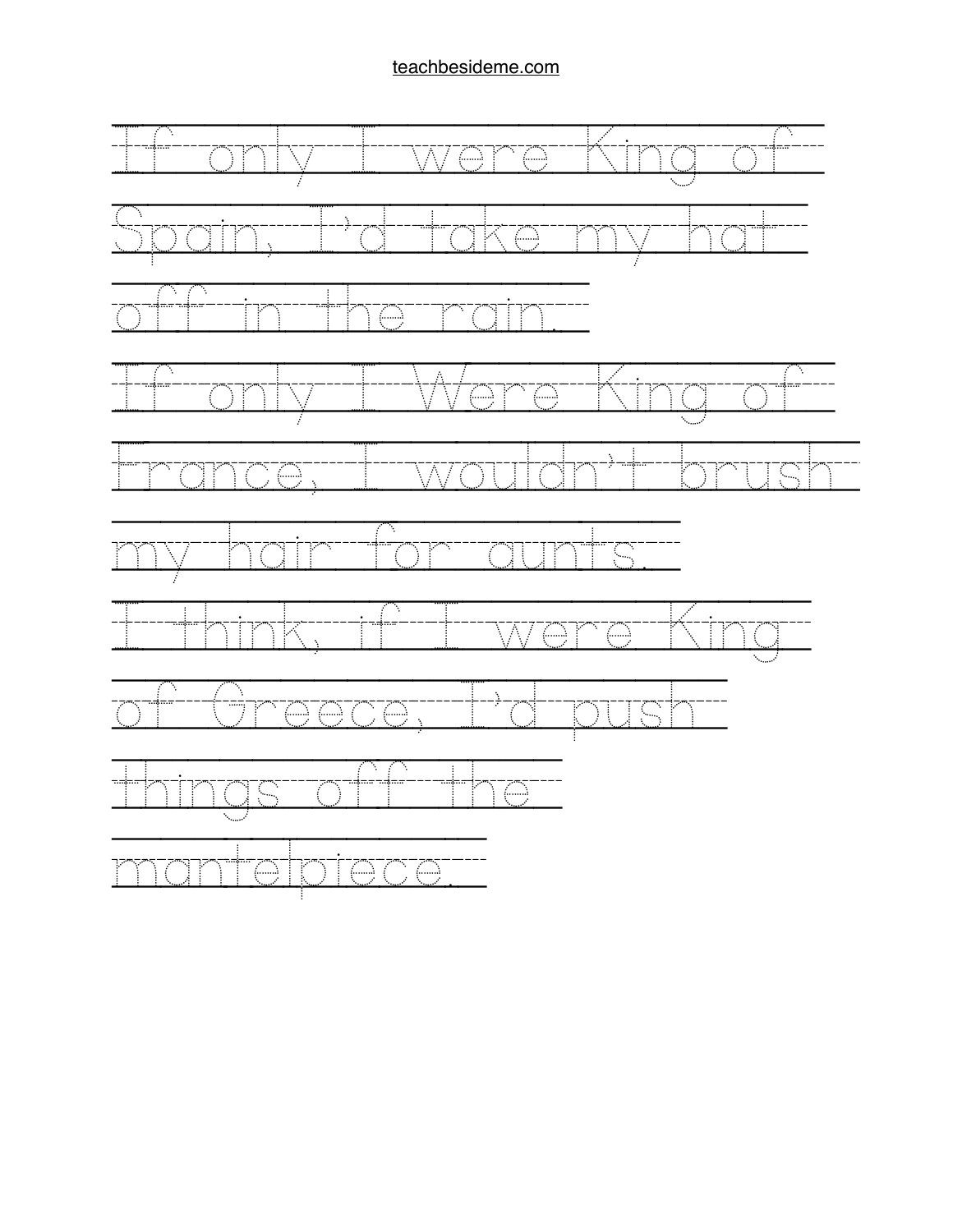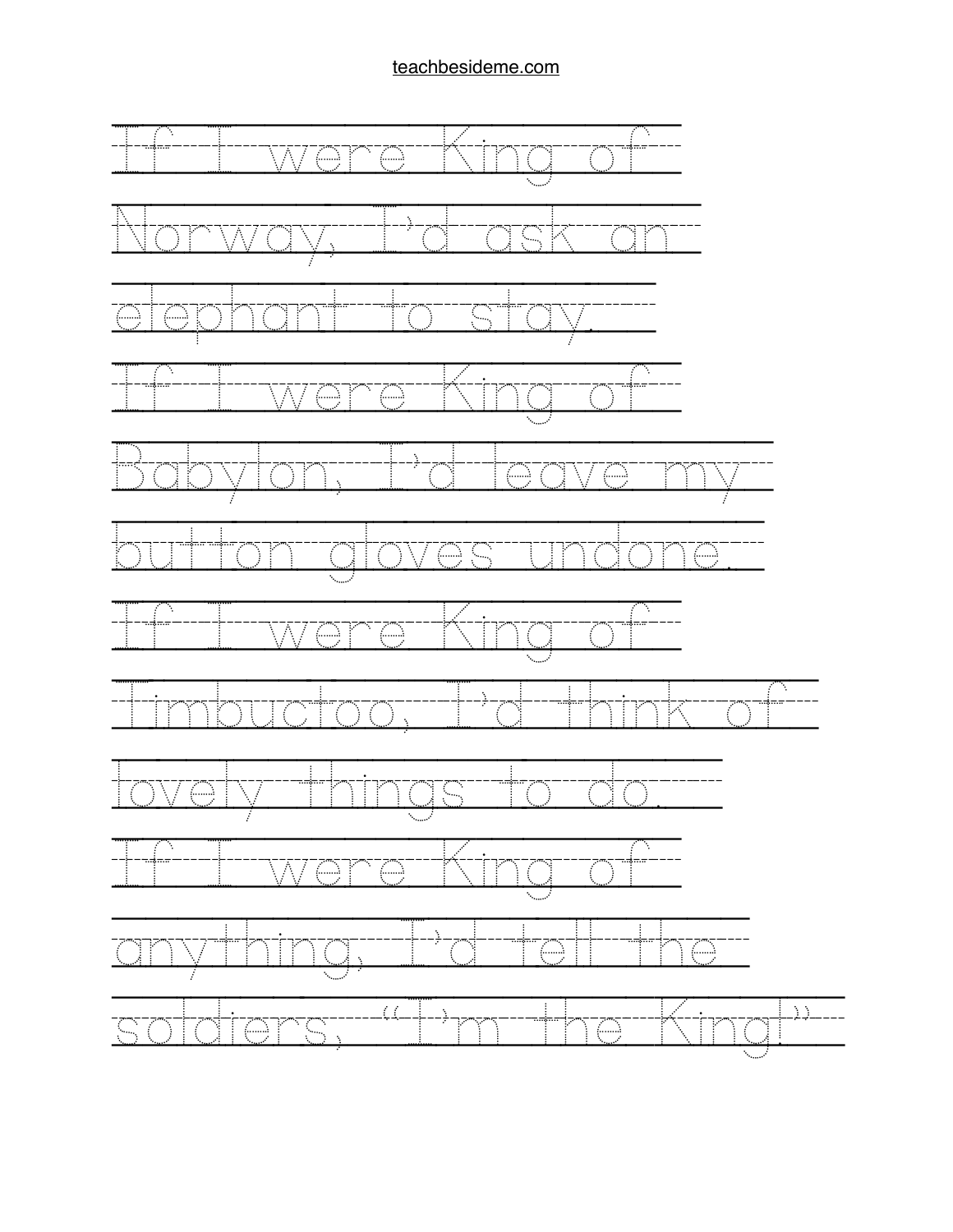## **Solitude**

I have a house where I go When there's too many people, I have a house where I go Where no one can be; I have a house where I go, Where nobody ever says "No"; Where no one says anything—so There is no one but me.





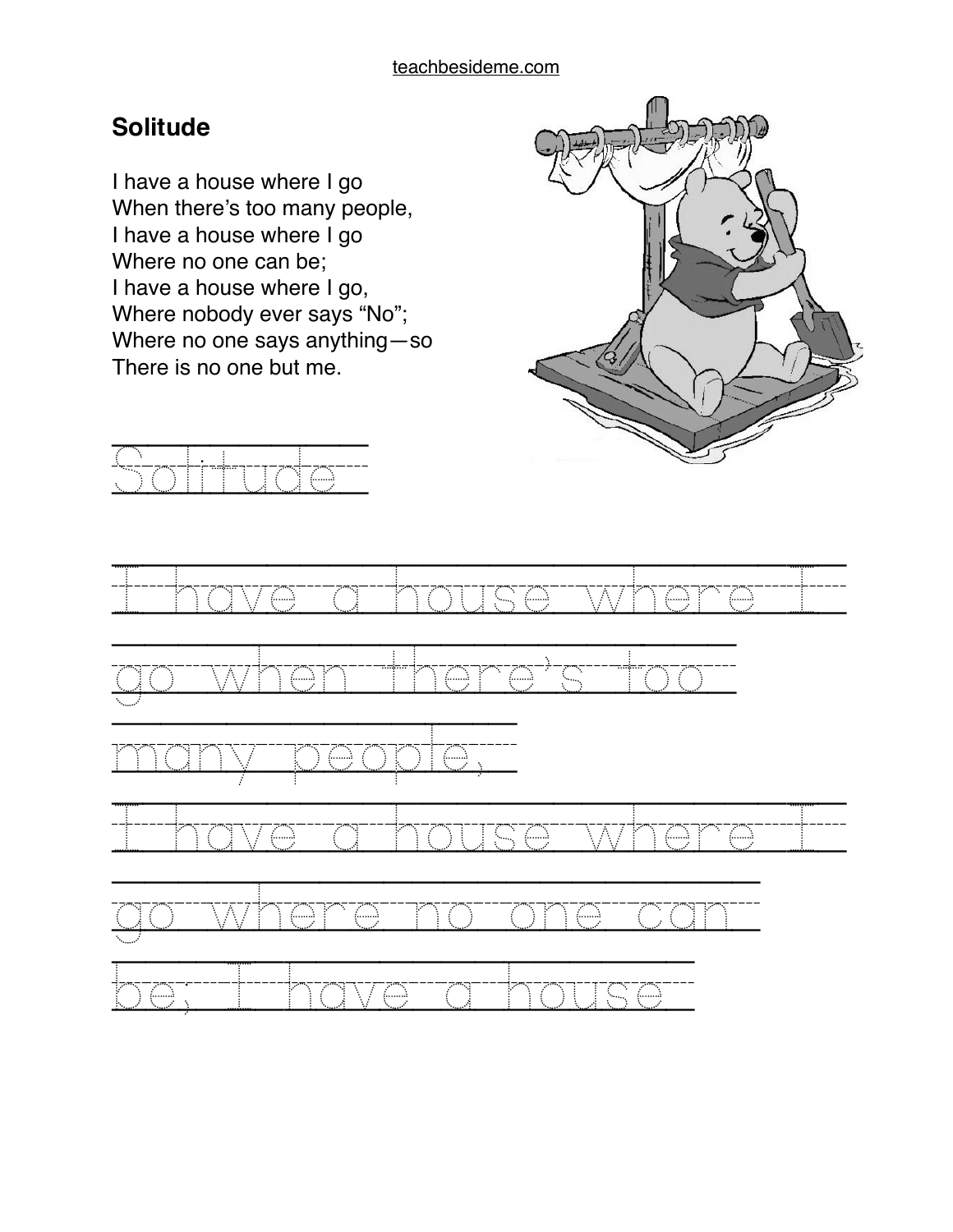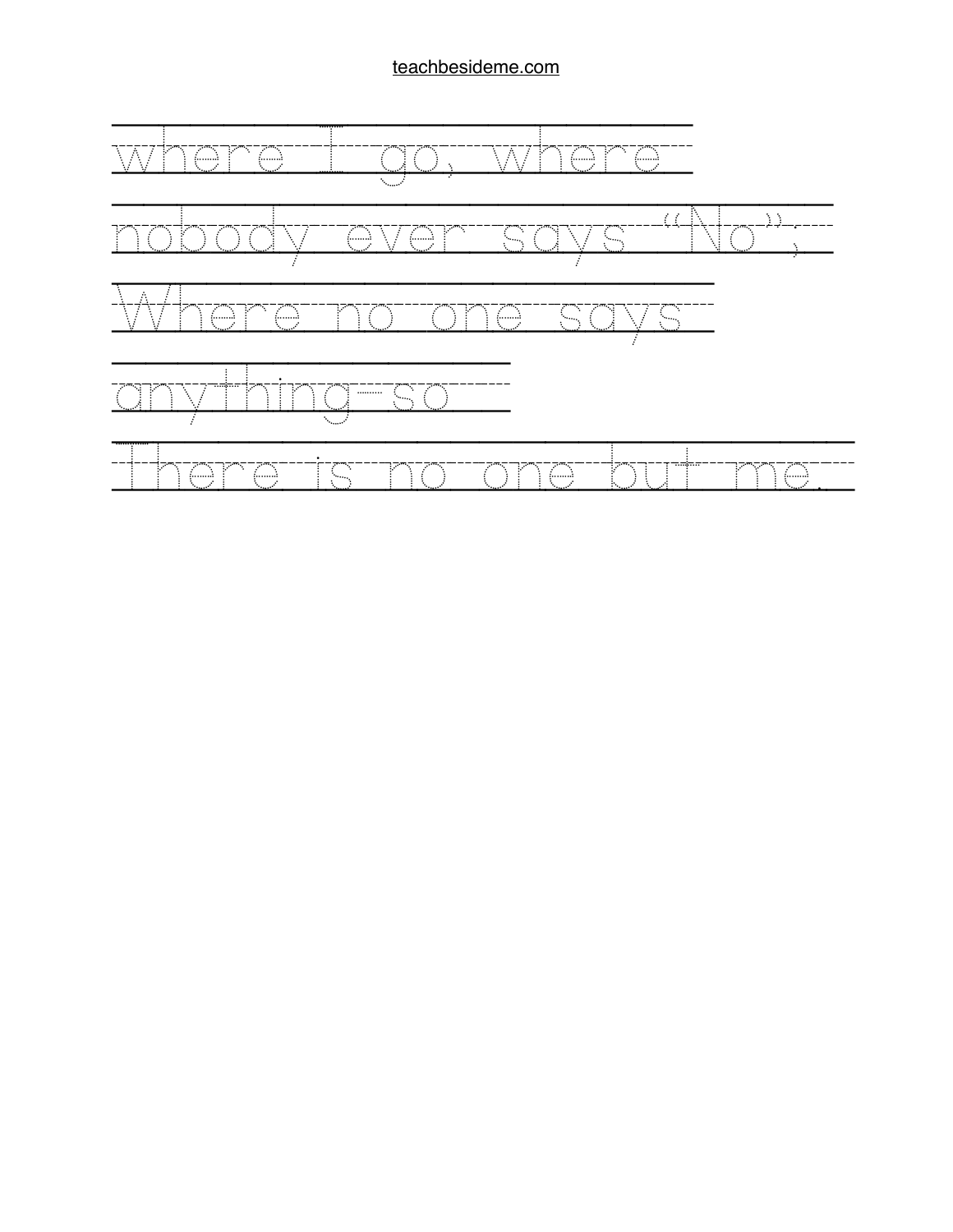## **Swing Song**

Here I go up in my swing Ever so high. I am the King of the fields, and the King of the town. I am the King of the earth, and the King of the sky. Here I go up in my swing . . . Now I go down.



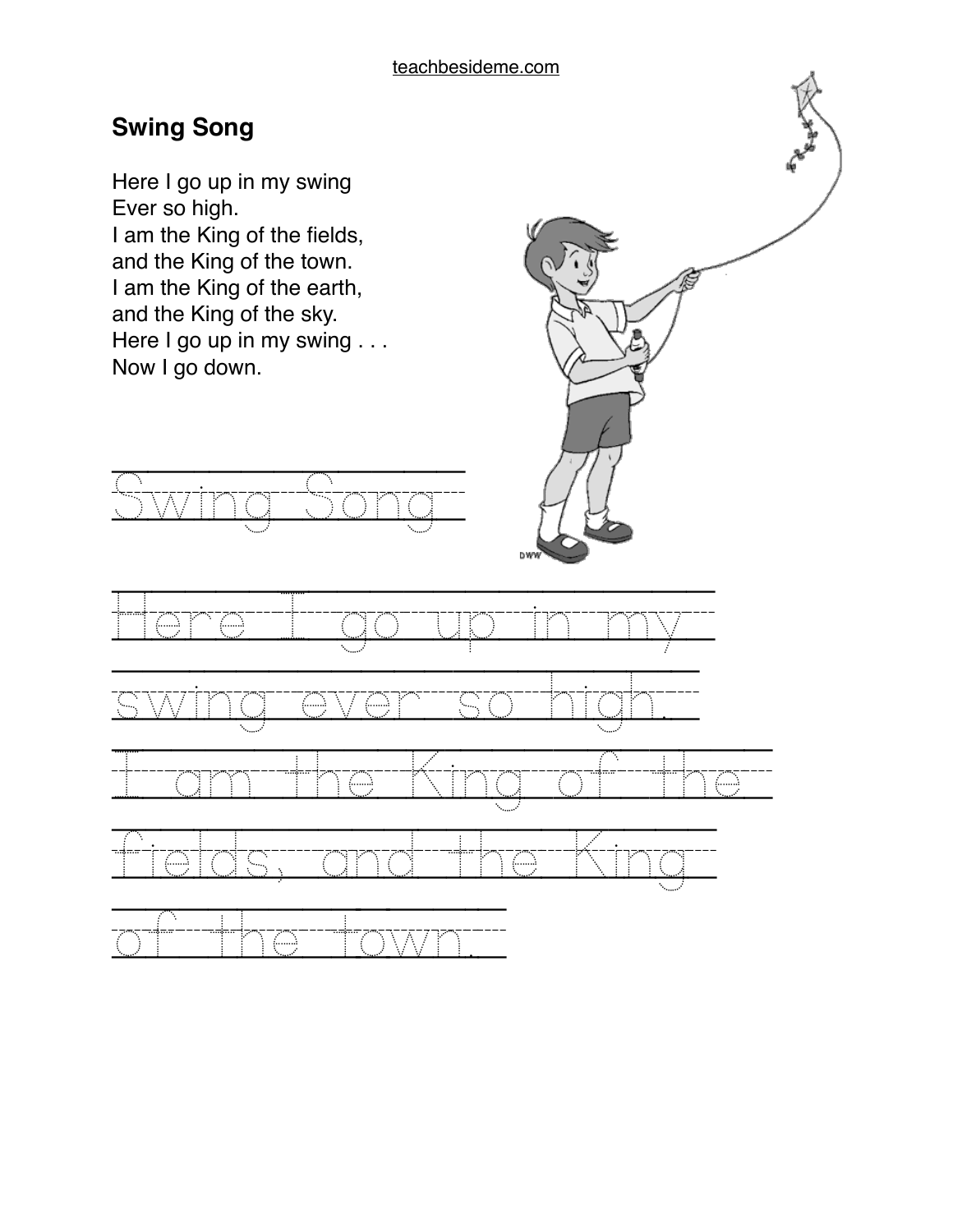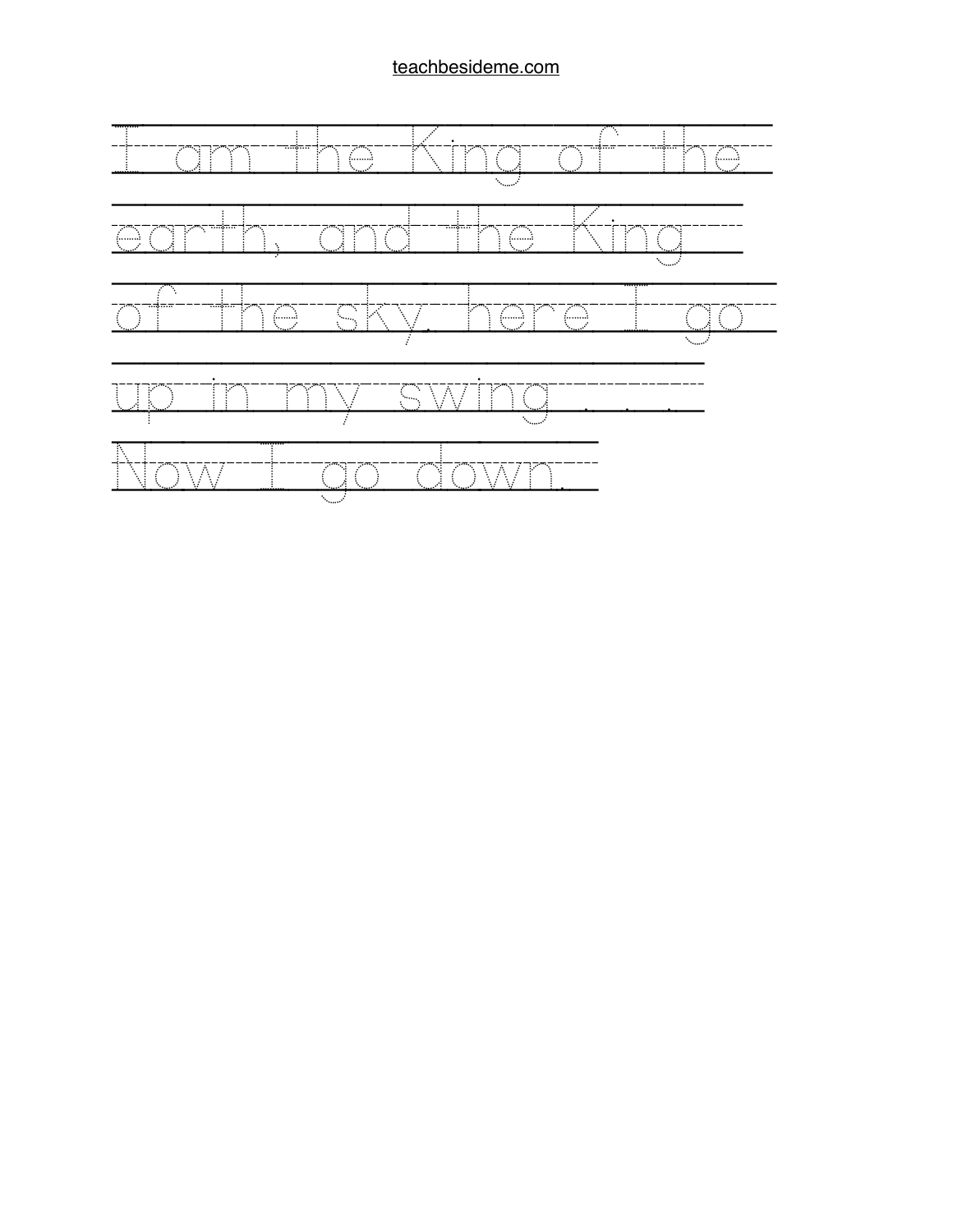#### **The End**

When I was One, I had just begun. When I was Two I was nearly new. When I was Three, I was hardly me. When I was Four, I was not much more. When I was Five, I was just alive. But now I am Six, I'm as clever as clever. So I think I'll be six now forever and ever.